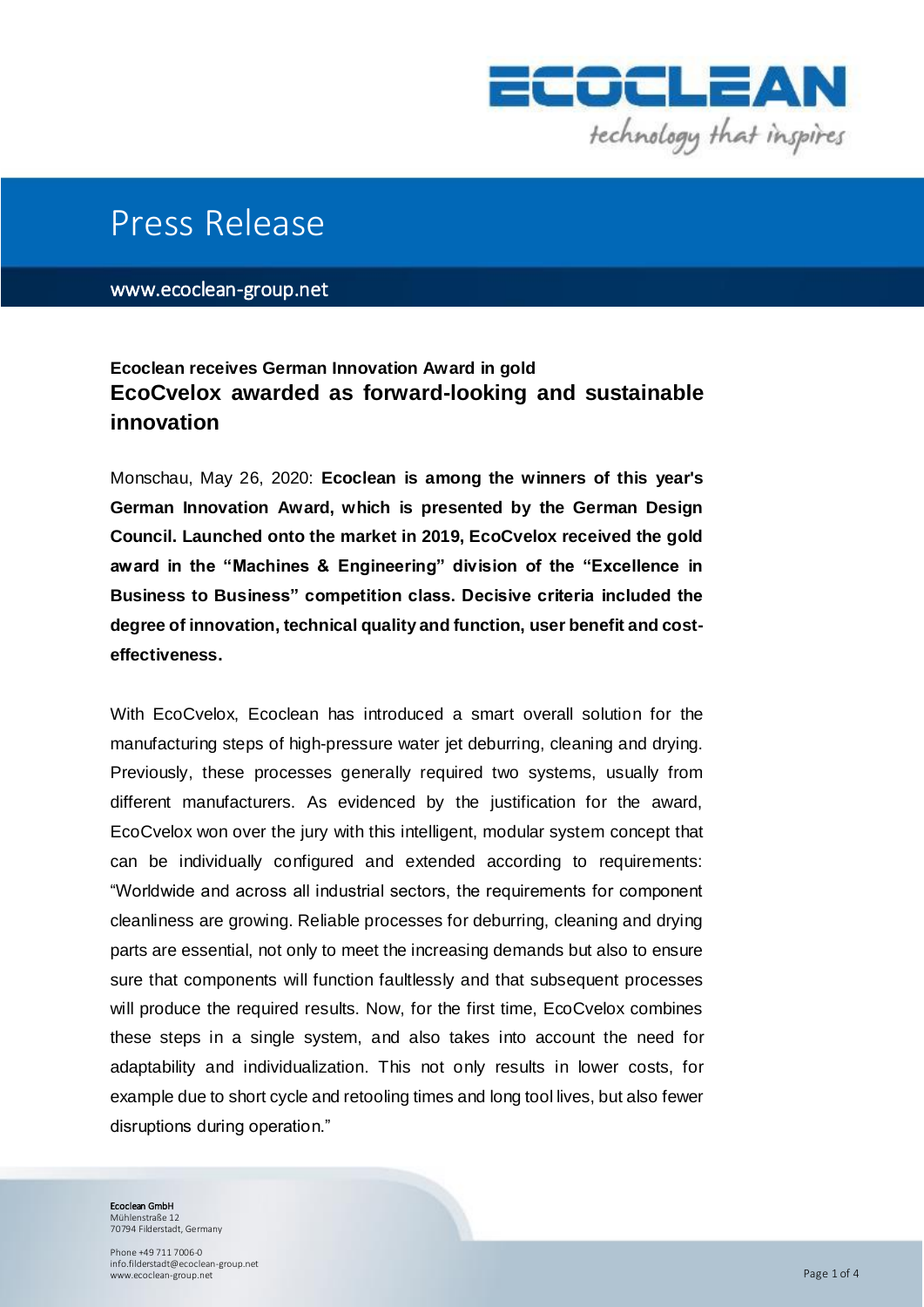

In addition to its future-oriented design, the system scored points with innovative details such as the highly dynamic transport system and an integrable CAD/CAM interface, which users are familiar with from machine tools. Highpressure deburring can be programmed quickly and easily offline based on design data of the parts to be treated.

Initiated and organized by the German Design Council, the German Innovation Award was founded in 1953 by the German Federal Government and is sponsored by the Federation of German Industries. The prize will be awarded for the third time in 2020. The winners were selected by a top-class jury, which includes renowned physicists, patent consultants, computer scientists, product designers and technology historians.

[www.ecoclean-group.net](http://www.ecoclean-group.net/)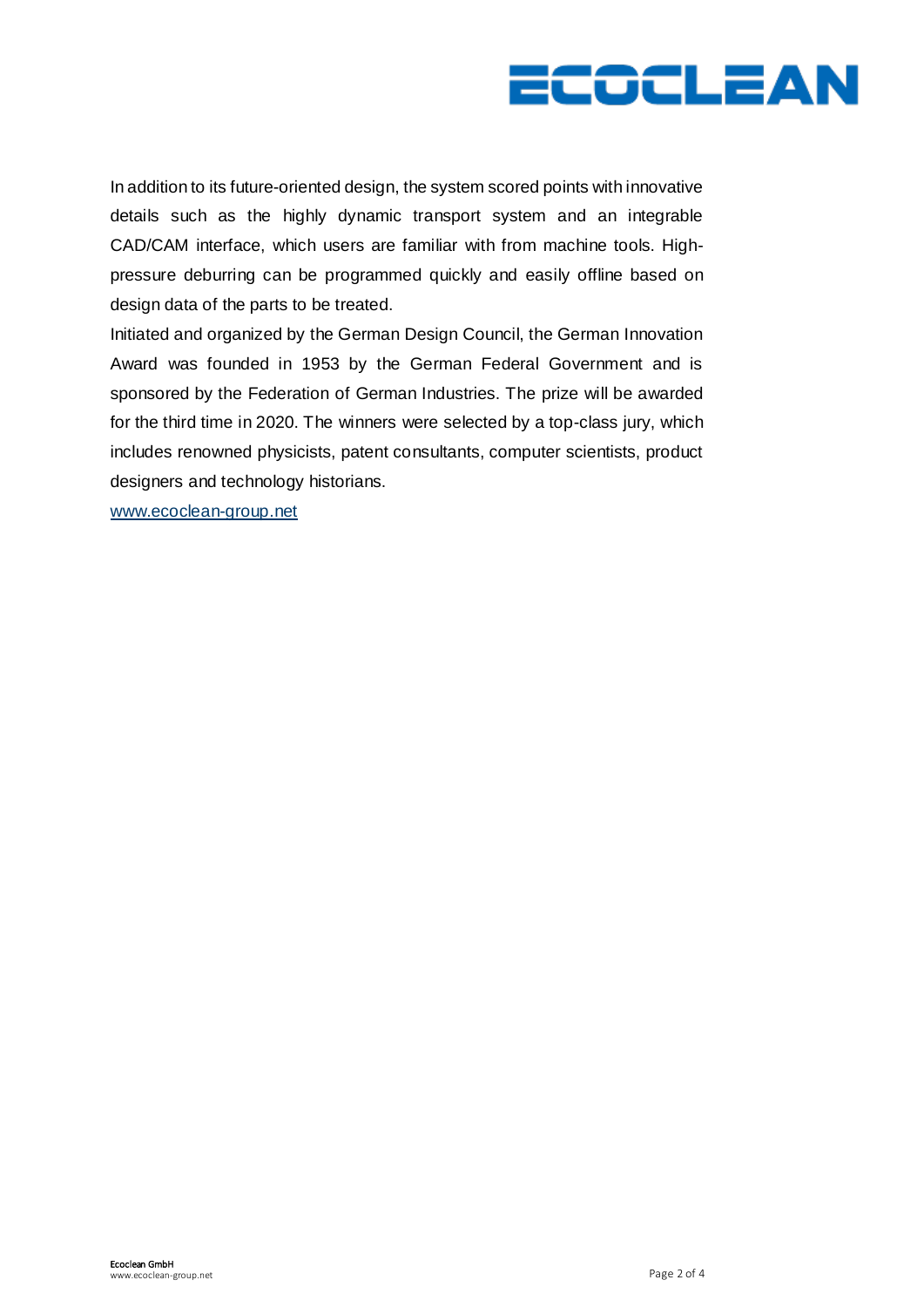

## **Captions**



Photo: Ecoclean\_EcoCvelox with award logo

EcoCvelox received the gold German Innovation Award. The modular overall solution for the production steps deburring, cleaning and drying was convincing because of its degree of innovation, technical quality and function, user benefits and cost-effectiveness.

Source of photos: Ecoclean GmbH

*The SBS Ecoclean Group develops, produces and markets forward-looking machinery, systems and services for industrial part cleaning and surface treatment applications. Its globally leading solutions help companies around the world in conducting efficient and sustainable manufacturing to high quality*